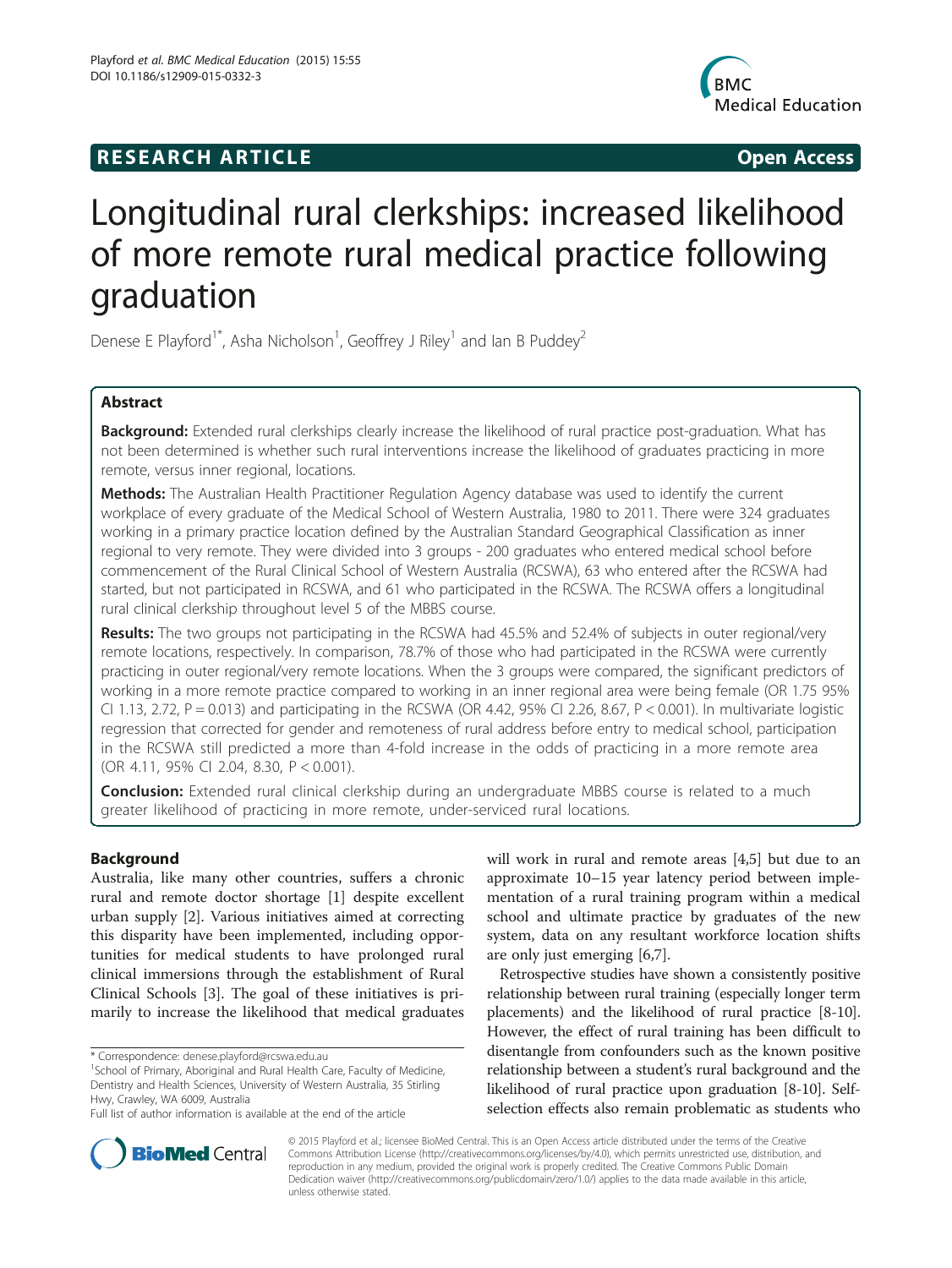intend to practice rurally often choose to enter a rural training program, calling into question the effect of the training itself [\[11](#page-8-0)]. Early indications are that Rural Clinical Schools may be having an independent positive effect on urban-background students whose intentions without a Rural Clinical School experience are more likely to be for urban practice [\[7\]](#page-8-0).

The relationship between rural training and remote practice is less clear. This is partly because the terms "rural" and "remote" are often ill-defined [[12,13\]](#page-8-0). For example, the term "rural" has been used as a catch-all term for areas with low population density [\[14](#page-8-0)], and the terms "rural" and "remote" have been used interchangeably [[15\]](#page-8-0). Others have used the term rural without any definition at all [\[9\]](#page-8-0). These inconsistencies indicate that by no means do the terms have standard meanings [\[16](#page-8-0)]. Where remote practice likelihood data exist distinctly from other regional data, studies of regional practice odds relative to remote practice odds have been insufficiently powered to show any meaningful differences [[17\]](#page-8-0). However, it has been noted that postgraduate doctors who were vocationally trained at smaller sites were more likely to practice in rural areas and that these doctors tended to practice at sites similar to those in which they were trained [\[17\]](#page-8-0). It has also been shown that rurally trained undergraduates appear to prefer more remote locations as interns [[18](#page-8-0)]. This suggests training delivered at remote sites should increase the likelihood of remote practice.

Some degree of order to this discussion can be brought by using Australia's national remoteness classification system [[19](#page-8-0)]. The Australian Standard Geographical Classification - Remoteness Area (ASGC-RA) describes five geographical areas based on the Accessibility/Remoteness Index of Australia (ARIA) [\[19](#page-8-0)]. ARIA is a continuous varying index with values ranging from 0 (high accessibility) to 15 (high remoteness), and is based on road distance measurements from over 12,000 populated localities to the nearest Service Centres in five size categories based on population size. Within this classification, ASGC-RA 1 refers to the Major Cities of Australia (ARIA score 0–0.2) which are characterized by relatively unrestricted accessibility to a wide range of goods and services and wide opportunities for social interaction. ASGC-RA 2 refers to Inner Regional Australia (ARIA score >0.2 and ≤2.4) and is characterized by some restrictions to accessibility of some goods, services and opportunities for social interaction. ASGC-RA 3 designates Outer Regional Australia (ARIA score > 2.4 and  $\leq$  5.92) and is defined by significantly restricted accessibility, ASGC-RA 4 defines Remote Australia (ARIA score > 5.92 and  $\leq 10.53$ ) with very restricted accessibility and ASGC-RA 5 defines Very Remote Australia (ARIA score >10.53) with very little accessibility.

Very little is known about the determinants of relatively remote practice (ASGC-RA 3–5) versus inner regional practice (ASGC-RA 2) among Australian rural doctors and whether it is influenced by rural training. The Rural Clinical School of Western Australia, a school in the University of Western Australia, offers a year of rural training in one of fourteen ASGC-RA 2–5 nonurban sites. This is an alternative to medical students obtaining the entire degree in an urban setting at the same university. In this paper we therefore explore the hypothesis that amongst graduates of the University of Western Australia who are currently working in rural practice, those who completed a longitudinal rural clerkship in the RCSWA are more likely to be practicing in more remote locations than graduates who completed all their training in urban areas.

## **Methods**

The study participants for this cohort study were drawn from all graduates of The University of Western Australia Medical School who entered from 1980 and had completed the course by 2011, ensuring that they were, at a minimum, in their third year after graduation. From February to May 2014, information was accessed from the Australian Health Practitioner Regulation Agency (AHPRA) database to identify each graduate's current workplace location. Graduates were designated as working rurally if their primary practice location was in an area defined by the ASGC-RA as 2–5, and city/urban if ASGC-RA 1. Those identified as currently practicing rurally were the target population for this study. In terms of the reliability of the AHPRA database in identifying those currently practicing rurally, we have previously reported a more detailed comparison indicating at least 89% agreement against a corresponding RCSWA work location database [[20](#page-8-0)].

## RCSWA participation

In 2002, the RCSWA commenced as a pilot project, with 7 volunteer students spending the second half of their 5<sup>th</sup> MBBS year at one of 4 rural sites. In subsequent years, with the exception of international students, applications were invited from all students in the  $4<sup>th</sup>$  year of the course to spend the entire  $5<sup>th</sup>$  year of their course in the RCSWA. All applicants were subsequently ranked and 25% of each whole medical school cohort were then selected for participation, primarily on the basis of performance in a structured interview. From 2002 to 2010, the Rural Clinical School grew to 49 students over 12 separate rural sites. Figure [1](#page-2-0) shows the current location of Rural Clinical School sites mapped to the ASGC-RA shape-file for Western Australia [[20\]](#page-8-0).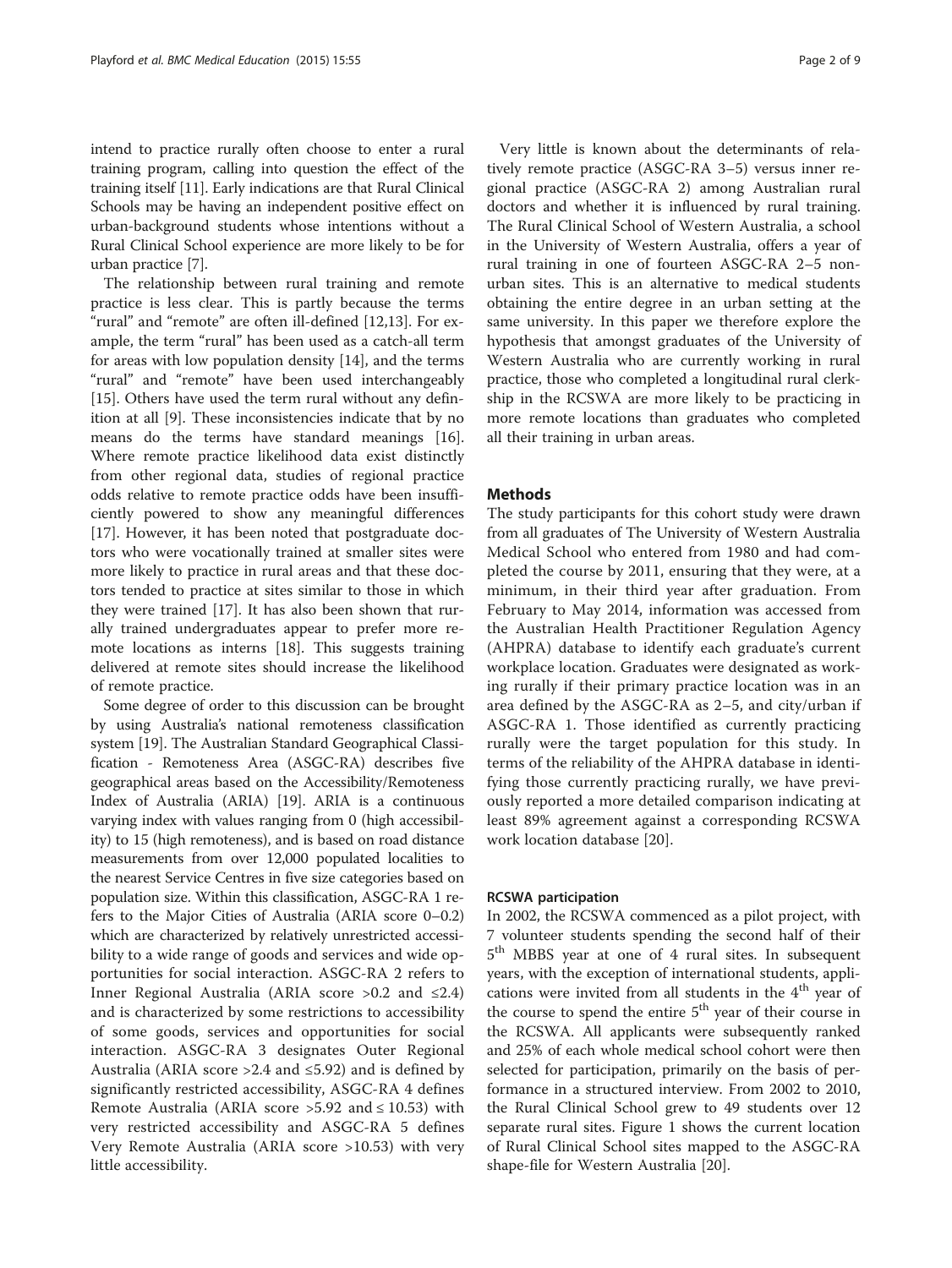<span id="page-2-0"></span>

# Rural background

An active rural student recruitment process has been in place at the University of Western Australia since 2002 and by 2007 had resulted in the proportion of rural students increasing to a specified target of 25% of all students [\[21\]](#page-8-0). Our definition of "rural background" for those entering the Medical School at UWA has evolved over time. For students admitted from 1980 to 1998 no

specific process was in place to define rural background students and so for the purposes of this study they have been defined as rural if they either had a rural correspondence address at entry to the course and/or completed secondary school in an area defined as ASGC RA 2 to 5. From 1999 to 2007 applicants were considered rural if they had lived in a rural area of Western Australia for a minimum of two years and, during that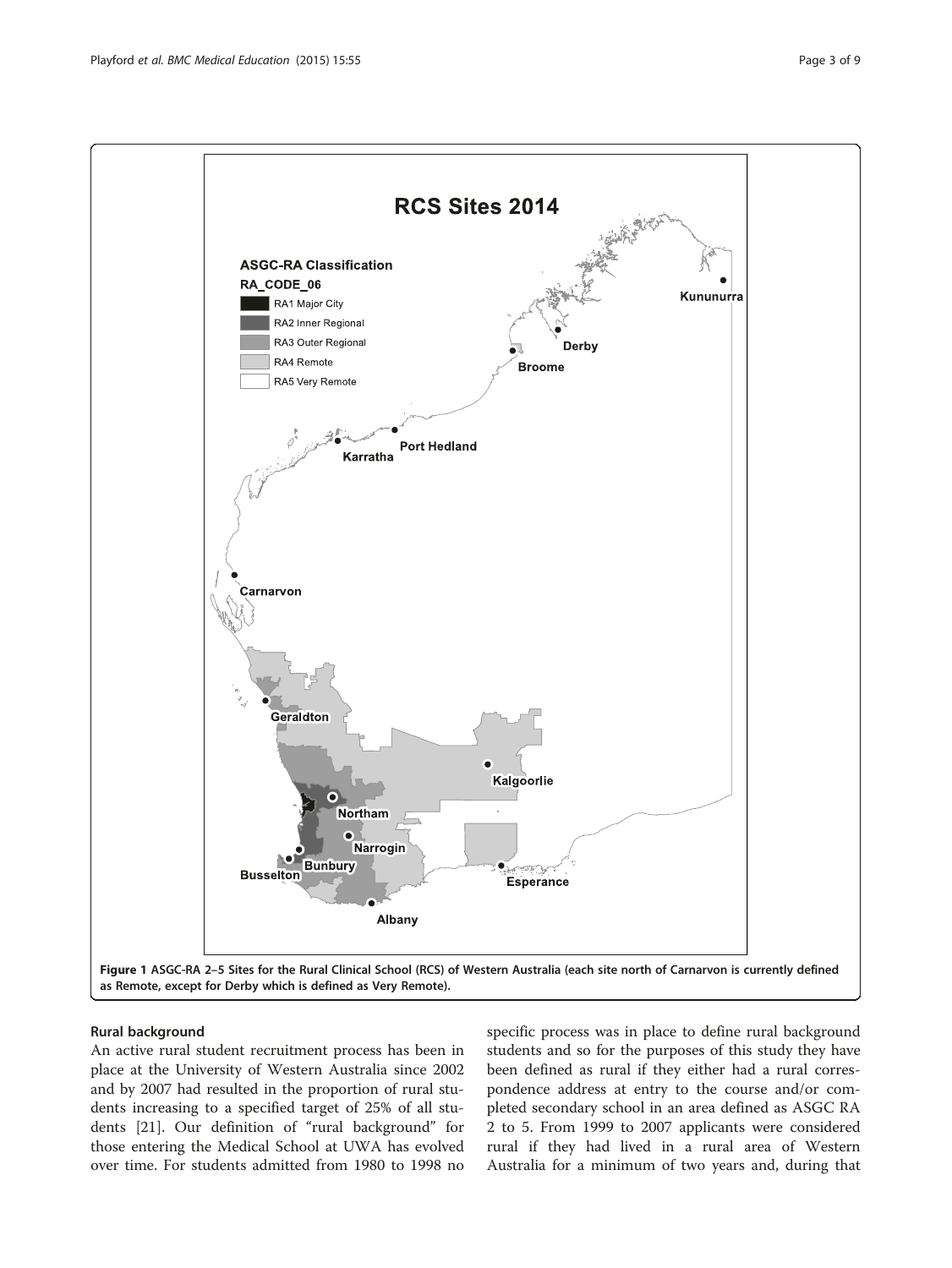period, completed year 12 at a rural secondary school – "rural" being defined as a distance of >75kms from the Perth Central Business District. Students considered rural by these definitions were counted as rural in this study. Otherwise students were classified as "urban". For all graduates included in the study, the ASGC-RA code for their town of origin prior to or at commencement of medical school was determined. For one rural background student this information was missing and so they were designated ASGC-RA 1.

#### Study groups

All international students, who were ineligible for entry to the RCSWA, were excluded from the study. The final study cohort was linked to both a database of all students recruited from a rural background and to a database of all students enrolled in the RCSWA since its inception. It was divided into 3 groups for subsequent comparisons. The first group comprised those who had entered the university from 1980 onwards and who had from 1984 until 2001 completed the  $5<sup>th</sup>$  year of the MBBS course entirely in urban locations, prior to commencement of the RCSWA programme. The second group comprised all those who completed the 5<sup>th</sup> year of the MBBS course after commencement of the RCSWA programme, but who likewise from 2002 until 2010 completed their 5<sup>th</sup> year in urban locations. The third group also completed the 5<sup>th</sup> year of the MBBS course from 2002 until 2010, but spent this year in the RCSWA. A comparison of current ASGC-RA practice location across these 3 groups permitted both an historical and a contemporaneous assessment of the impact of the RCSWA on the likelihood of more remote (ASGC-RA 3–5) versus inner regional practice (ASGC-RA 2) amongst those now practicing rurally.

#### Socio-demographic factors

Age, gender and type of school attended - publicly funded government or fee paying independent - were recorded at entry to medical school. Age at graduation from medical school exhibited marked kurtosis - deviation from normal distribution - and skew and it was dichotomised into those 23 years and younger vs those 24 years and older. As a socioeconomic indicator, the correspondence postcode at entry for each student was linked to the Index of Relative Socioeconomic Advantage and Disadvantage (IRSAD) score from the Australian 2006 census Socio-Economic Indices for Areas (SEIFA) [[22](#page-8-0)]. The construct for SEIFA codes, and the caveats in relation to their use as socio-economic indicators, have previously been described [[21](#page-8-0)]. A substantial proportion of the MBBS cohort was born overseas but entered the course with Australian citizenship or permanent residency and were therefore eligible for the

RCS. Region of origin for all students was determined from country of origin according to major regional groups as outlined in the Australian Standard Classification of Countries for Social Statistics [[19\]](#page-8-0). Given the relatively small numbers of students in some groups they were collapsed into 5 groups for analysis - those from Oceania (Australia, New Zealand, Papua New Guinea and proximate Pacific islands), UK and Ireland, NE and SE Asia, Southern Asia (India, Pakistan, Sri Lanka and Bangladesh) and Other.

#### **Statistics**

Data were analysed using IBM SPSS Statistics Release 20.0.0 (2011). All values are reported as Mean ± Standard Error of the Mean. Univariate comparisons of sociodemographic variables in each of the 3 study groups were made using the  $\chi^2$  test. Univariate analysis of current practice in an ASGC-RA 3–5 location vs an ASGC-RA 2 location utilised logistic regression. A final multivariate logistic regression model was constructed for the major outcome variable of current site of practice in 2014 (ASGC-RA 2 versus ASGC-RA 3–5), using those socio-demographic variables identified as having significant predictive value in the univariate analyses together with rural background and participation in the RCSWA.

#### Ethics

The project was approved by the University of Western Australia Human Research Ethics Committee, RA/4/1/ 1627.

# Results

Of the 3282 graduates of the University of Western Australia Medical School who entered from 1980 and had completed the course by 2011, 3020 were able to be tracked on the AHPRA register of medical practitioners between February and April of 2014, 5 were known to have deceased, 257 (7.8%) could not be found. Of the 3020 currently on the register, 108 (3.6%) were either overseas or registered as non-practicing, 2579 (85.4%) were in a city/urban site of practice and 333 (11.0%) were in a regional/rural site. From these, 9 international students were excluded leaving 324 subjects currently in rural practice as the final study cohort.

Of those currently working in a regional/rural site, there were 200 graduates who completed level 5 in medical school before 2002 and commencement of the RCSWA, 63 graduates who completed level 5 in medical school after commencement of the RCSWA but in urban locations and 61 graduates who also entered level 5 from 2002 but had participated in the RCSWA. Of the 61 participants in the RCSWA, 3 completed the RCSWA year at a site with an ASGC-RA index of 2 (4.9%), 24 at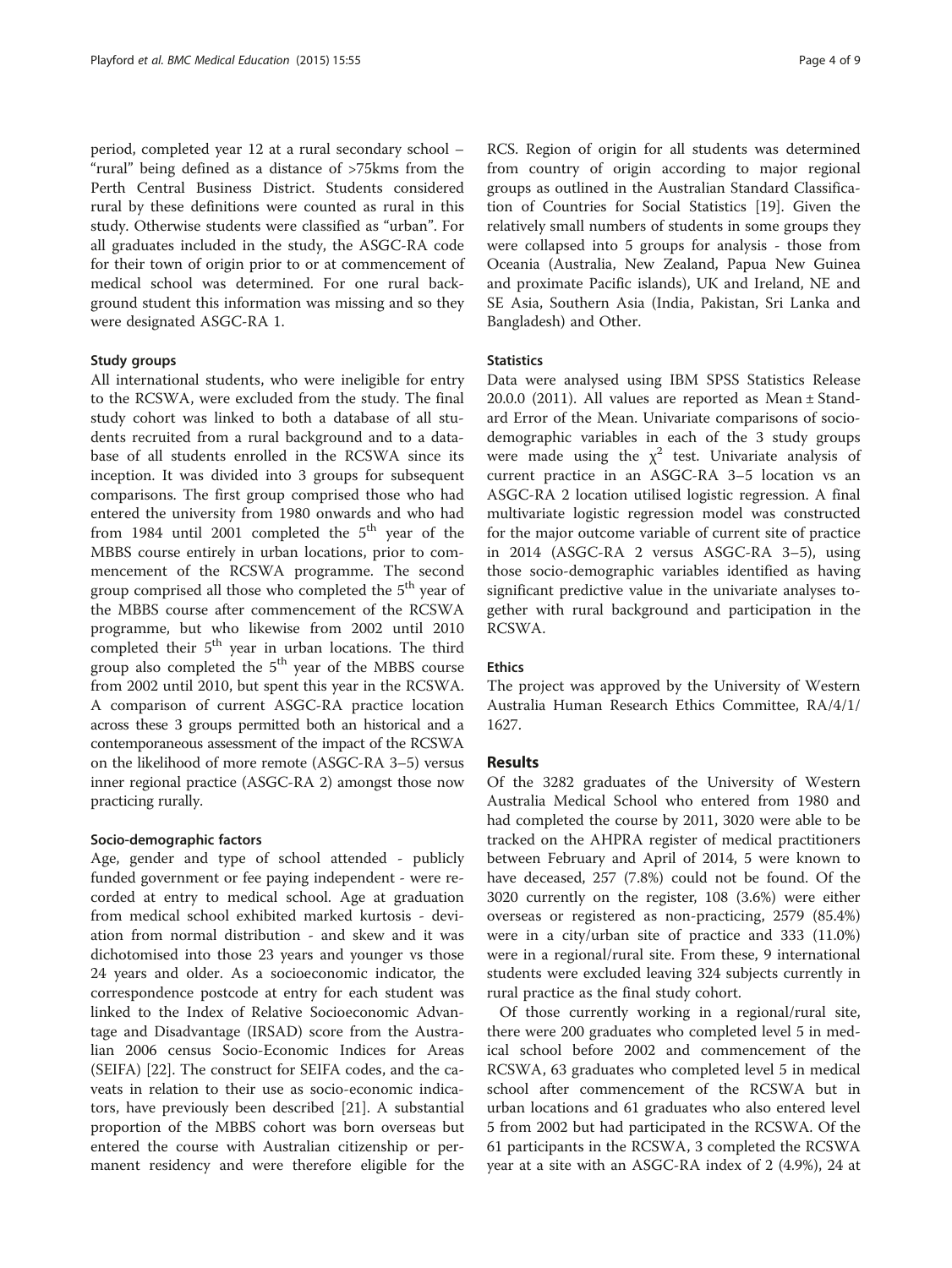a site with an ASGC-RA index of 3 (39.3%), 32 at a site with an ASGC-RA index of 4 (52.5%) and 2 at a site with an ASGC-RA index of 5 (3.3%).

A comparison of each of the 3 study groups by sociodemographic factors at entry or exit from the medical school is outlined in Table 1. Since 2002, when the RCSWA commenced, there has been an increase in the number of females, an increase in age at completion of the course and as indicated by the ASGC-RA for town of origin, an increase in those from rural backgrounds, and also a significant trend towards recruitment of students from more remote areas. These characteristics

Table 1 Socio-demographic factors in the 3 study groups

were especially increased with respect to those who subsequently participated in the RCSWA. Recruitment of students from backgrounds of greater socioeconomic disadvantage was also evident, and at least in part, a consequence of the increased relative disadvantage seen in those from rural backgrounds.

A breakdown of the ASGC Remoteness Area of current site of practice for each of these 3 groups is depicted in Figure [2](#page-5-0) and Table [2.](#page-6-0) The pre-RCSWA group and post-RCSWA group who did not participate in the RCSWA show a similar distribution with 45.5% and 52.4% of subjects in ASGC Remoteness Areas 3–5,

| Variable                            | N              | . .<br>Pre RCSWA | N              | Post RCSWA<br>urban training | N              | Post RCSWA<br>rural training | P-Value $(\chi^2$ test) |
|-------------------------------------|----------------|------------------|----------------|------------------------------|----------------|------------------------------|-------------------------|
| Age at completion                   |                |                  |                |                              |                |                              | < 0.001                 |
| Up to 23 yr                         | 94             | 47.0%            | 12             | 19.0%                        | 21             | 34.4%                        |                         |
| 24 yr and older                     | 106            | 53.0%            | 51             | 81.0%                        | 40             | 65.6%                        |                         |
| Sex                                 |                |                  |                |                              |                |                              | 0.001                   |
| Female                              | 81             | 40.5%            | 34             | 54.0%                        | 41             | 67.2%                        |                         |
| Male                                | 119            | 59.5%            | 29             | 46.0%                        | 20             | 32.8%                        |                         |
| Secondary school type               |                |                  |                |                              |                |                              | 0.424                   |
| Government                          | $77\,$         | 53.1%            | 21             | 48.8%                        | 18             | 41.9%                        |                         |
| Independent                         | 68             | 46.9%            | 22             | 51.2%                        | 25             | 58.1%                        |                         |
| Secondary school location           |                |                  |                |                              |                |                              | < 0.001                 |
| Metropolitan                        | 128            | 88.3%            | 32             | 74.4%                        | 27             | 62.8%                        |                         |
| Rural                               | 17             | 11.7%            | 11             | 25.6%                        | 16             | 37.2%                        |                         |
| <b>IRSAD</b> score                  |                |                  |                |                              |                |                              | < 0.001                 |
| Decile 1-2                          | 5              | 2.5%             | 1              | 1.6%                         | $\overline{2}$ | 3.3%                         |                         |
| Decile 3-4                          | 2              | 1.0%             | $\overline{2}$ | 3.2%                         | 5              | 8.2%                         |                         |
| Decile 5-6                          | 17             | 8.5%             | 5              | 7.9%                         | 18             | 29.5%                        |                         |
| Decile 7-8                          | 24             | 12.0%            | 15             | 23.8%                        | 7              | 11.5%                        |                         |
| Decile 9-10                         | 152            | 76.0%            | 40             | 63.5%                        | 29             | 47.5%                        |                         |
| Rural background                    |                |                  |                |                              |                |                              | 0.003                   |
| Urban                               | 165            | 82.5%            | 45             | 71.4%                        | 38             | 62.3%                        |                         |
| Rural                               | 35             | 17.5%            | 18             | 28.6%                        | 23             | 37.7%                        |                         |
| ASGC-RA Town of origin              |                |                  |                |                              |                |                              | 0.004                   |
| ASGC - RA 1 - Major City            | 166            | 83.0%            | 44             | 69.8%                        | 36             | 59.0%                        |                         |
| ASGC - RA 2 - Inner regional        | 10             | 5.0%             | 8              | 12.7%                        | 8              | 13.1%                        |                         |
| ASGC - RA 3 - Outer regional        | 14             | 7.0%             | 8              | 12.7%                        | 13             | 21.3%                        |                         |
| ASGC - RA 4-5 - Remote/ Very remote | 10             | 5.0%             | 3              | 4.8%                         | $\overline{4}$ | 6.6%                         |                         |
| Country of origin                   |                |                  |                |                              |                |                              | 0.226                   |
| Oceania                             | 103            | 63.6%            | 48             | 76.2%                        | 50             | 82.0%                        |                         |
| UK and Ireland                      | 16             | 9.9%             | 3              | 4.8%                         | 2              | 3.3%                         |                         |
| Eastern and SE Asia                 | 22             | 13.6%            | 5              | 7.9%                         | 3              | 4.9%                         |                         |
| Southern Asia                       | $\overline{4}$ | 2.5%             | $\overline{2}$ | 3.2%                         | $\overline{2}$ | 3.3%                         |                         |
| Other                               | 17             | 10.5%            | 5              | 7.9%                         | $\overline{4}$ | 6.6%                         |                         |

Significant P values are in bold-faced type.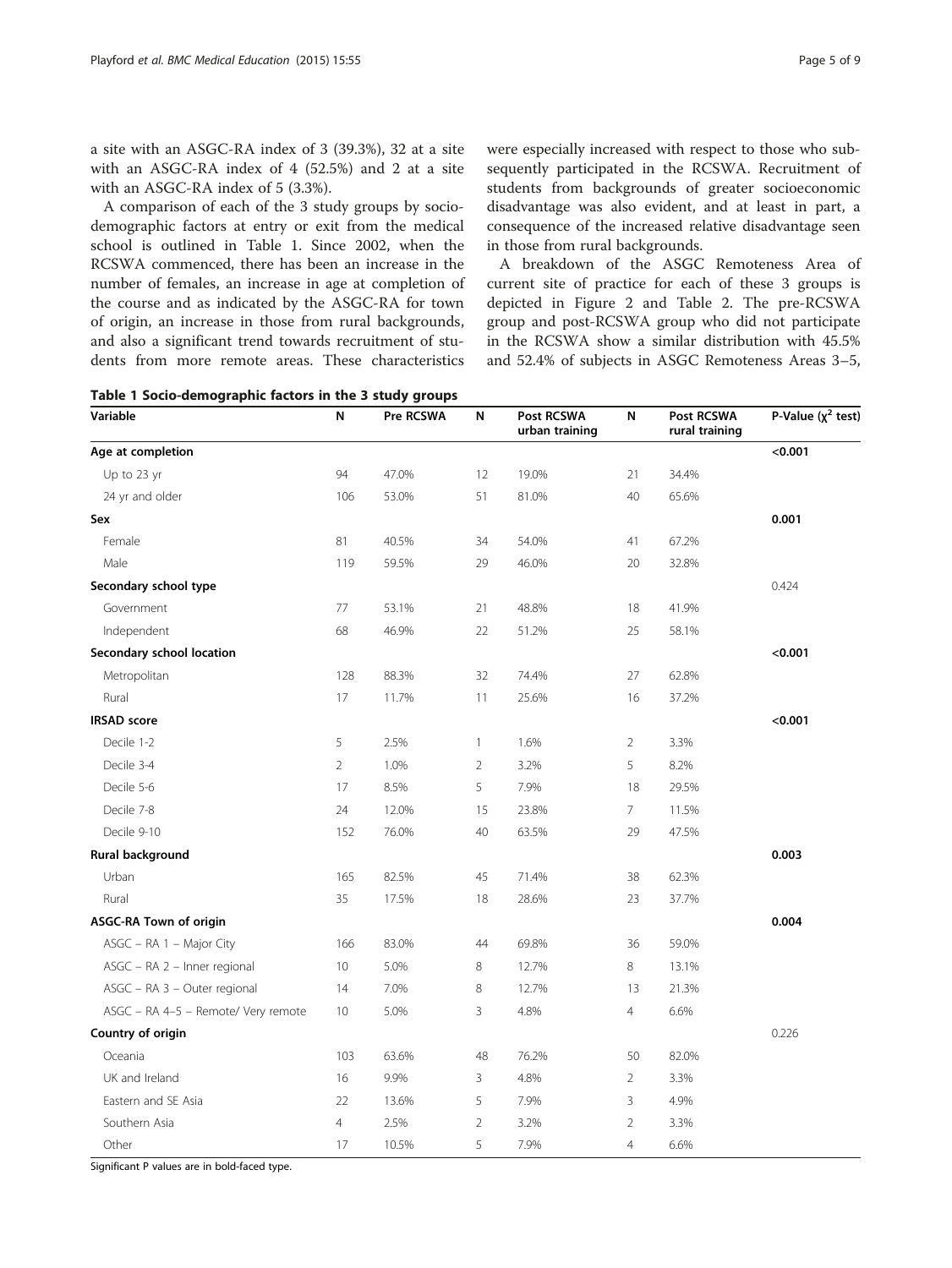<span id="page-5-0"></span>

respectively. In comparison, for those who had participated in the RCSWA, 78.7% were currently practicing in ASGC Remoteness Areas 3–5. Univariate logistic regression indicated that participation in the RCSWA predicted a more than 4-fold increase in the odds of practicing in ASGC Remoteness Areas 3–5 (OR 4.42, 95% CI 2.26, 8.67, P < 0.001) compared to subjects in the pre-RCSWA group.

Each of the socio-demographic factors were also assessed in univariate logistic regression to determine the extent to which they might predict the likelihood of rural practice in ASGC-RA 3–5 vs ASGC-RA 2 (Table [2](#page-6-0)). The only significant predictor was being female (OR 1.75 95% CI 1.13, 2.72, P = 0.013). Multivariate logistic regression was undertaken forcing into the equation first both gender as well as ASGC-RA of town of origin prior to or at entry into the medical school. Participation in the RCSWA still increased the likelihood of rural practice in ASGC-RA 3–5 vs ASGC-RA 2 over 4-fold (OR 4.11, 95% CI 2.04, 8.30, P < 0.001) (Table [3\)](#page-7-0).

# **Discussion**

In this study we have been able to compare the rural practice distributions of all 324 entrants to our medical school from 1980 who had graduated by 2011 and who were currently in rural practice in 2014. Rurally practicing graduates who had completed the RCSWA were greater than 4-fold more likely to be in practice in an

outer regional, remote or very remote location relative to inner regional practice. This four-fold increase was the case relative to rurally practicing graduates who had entered medical school before 2002 when the RCSWA was not in place. It was also the case relative to graduates of all backgrounds who had completed traditional discipline specific clerkships in an urban location after the RCSWA had started. So although this entire group was practicing rurally, the odds of being in practice in an outer regional, remote or very remote location was significantly higher for those who completed a longitudinal rural clerkship in the RCSWA.

It has been argued that the supply of doctors to remote locations is most likely to come from rural background students because rural background graduates enter rural work at higher rates [\[13,17\]](#page-8-0). However, we show that rural background was not related to higher odds of practicing in outer regional, remote or very remote locations relative to inner regional areas. Even coming from a more remote background at entry to the medical school was not a significant univariate predictor of likelihood of being in a more remote rural practice after graduation. So a strategy that only recruits ruralorigin students is a less than optimal way to augment supply to remote areas of practice. To this end, the RCSWA intervention appears to be ultimately associated with a more remote workforce. This outcome may at least to some extent be a consequence of the fact that,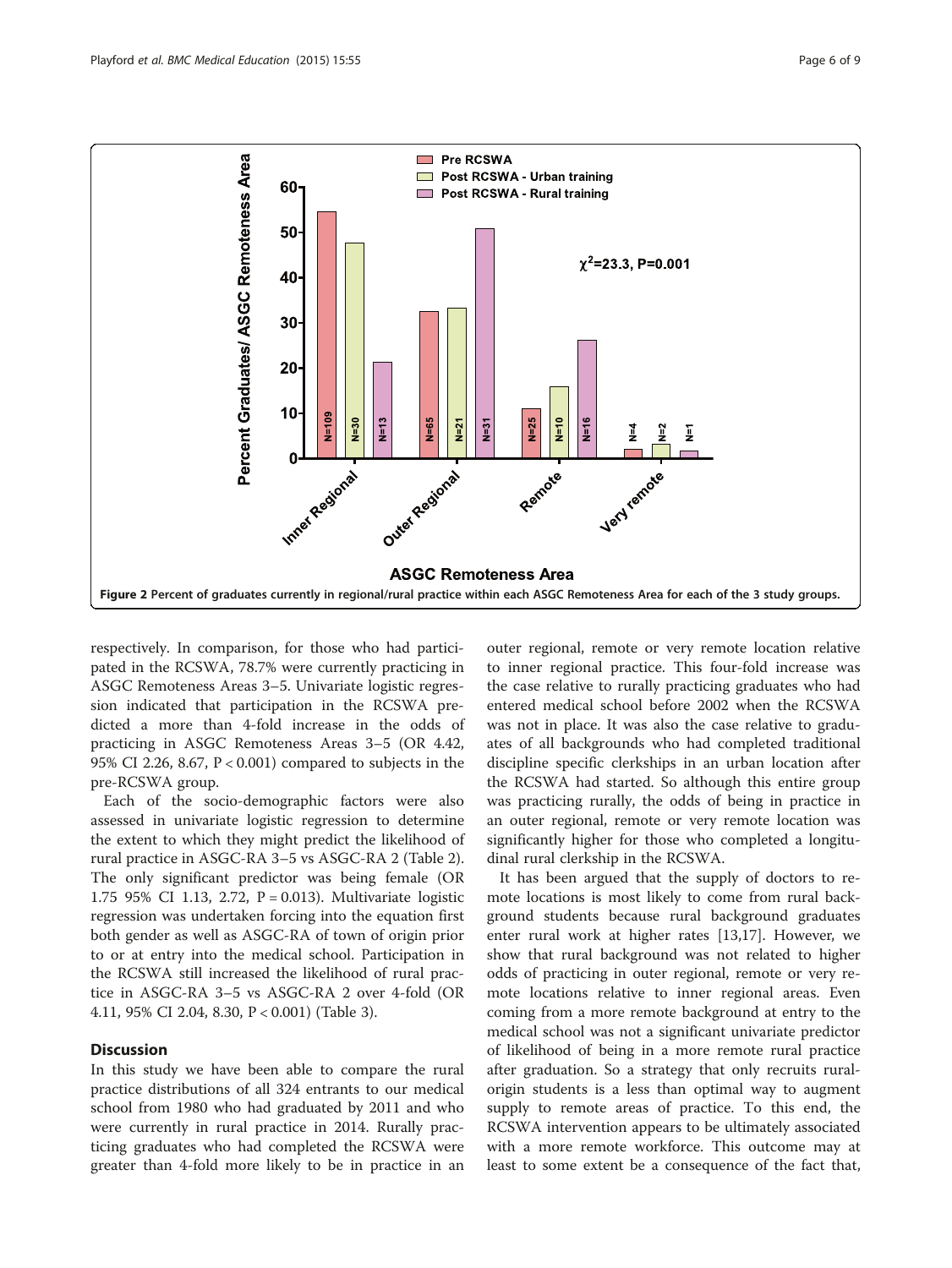|                                    | Number (%) currently in ASGC 3-5 area | Odds ratio (Logistic regression) | P value |
|------------------------------------|---------------------------------------|----------------------------------|---------|
| Group                              |                                       |                                  |         |
| Pre RCSWA                          | 91/200 (45.5%)                        | 1.0                              |         |
| Post RCSWA - Urban Training        | 33/63(52.4%)                          | 1.32 (0.75, 2.32)                | 0.341   |
| Post RCSWA - Rural Training        | 48/61 (78.7%)                         | 4.42 (2.26, 8.67)                | < 0.001 |
| Age at completion                  |                                       |                                  |         |
| Up to 23 yr                        | 68/127 (53.5%)                        | 1.0                              |         |
| 24 yr and older                    | 104/197 (52.8%)                       | $0.97$ $(0.62, 1.52)$            | 0.970   |
| Sex                                |                                       |                                  |         |
| Female                             | 94/156 (60.3%)                        | 1.75 (1.13, 2.72)                | 0.013   |
| Male                               | 78/168 (45.3%)                        | 1.0                              |         |
| <b>IRSAD Decile</b>                |                                       |                                  |         |
| $1 - 2$                            | 5/8 (62.5%)                           | 1.65 (0.39, 7.08)                | 0.499   |
| $3 - 4$                            | 5/9 (55.6%)                           | 1.24 (0.32, 4.74)                | 0.754   |
| $5 - 6$                            | 25/40 (62.5%)                         | 1.65 (0.83, 3.30)                | 0.155   |
| $7 - 8$                            | 26/46 (56.5%)                         | 1.29 (0.68, 2.44)                | 0.438   |
| $9 - 10$                           | 111/221(50.2%)                        | 1.0                              |         |
| Rural background                   |                                       |                                  |         |
| Urban                              | 125/248 (50.4%)                       | 1.0                              |         |
| Rural                              | 47/76 (61.8%)                         | 1.51 (0.90, 2.56)                | 0.121   |
| ASGC-RA - Town of origin           |                                       |                                  |         |
| $ASGC - RA 1 - Major City$         | 125/246 (50.8%)                       | 1.0                              |         |
| ASGC - RA 2 - Inner regional       | 12/26 (46.2%)                         | $0.83$ $(0.37, 1.87)$            | 0.652   |
| ASGC - RA 3 - Outer regional       | 23/35 (65.7%)                         | 1.86 (0.88, 3.89)                | 0.102   |
| ASGC - RA 4-5 - Remote/Very remote | 12/17 (70.6%)                         | 2.32 (0.80, 6.79)                | 0.124   |
| Secondary school type              |                                       |                                  |         |
| Independent                        | 60/116 (51.7%)                        | 1.0                              |         |
| Government                         | 69/115 (60.0%)                        | $0.71$ $(0.42, 1.20)$            | 0.206   |
| Secondary school location          |                                       |                                  |         |
| Metropolitan                       | 104/187 (55.6%)                       | $\mathbf{1}$                     | 0.885   |
| Rural                              | 25/44 (56.8%)                         | 1.05 (0.54, 2.04)                |         |
| Country of origin                  |                                       |                                  |         |
| Oceania                            | 112/201 (55.7%)                       | 1.0                              |         |
| UK and Ireland                     | 12/21 (57.1%)                         | 1.06 (0.43, 2.63)                | 0.901   |
| Eastern and SE Asia                | 11/30 (36.7%)                         | $0.46$ $(0.21, 1.02)$            | 0.055   |
| Southern Asia                      | 6/8 (75.0%)                           | 2.38 (0.47, 12.10)               | 0.295   |
| Other                              | 14/26 (53.8%)                         | $0.93$ $(0.41, 2.10)$            | 0.927   |

<span id="page-6-0"></span>Table 2 Univariate predictors of graduates currently in rural practice working in an area defined as ASGC-RA 3–5 vs ASGC-RA 2

Significant P values are in bold-faced type.

given the vastness of the state of Western Australia and the relative remoteness of the majority of the RCSWA sites, the overwhelming proportion of RCSWA graduates spent a year at a rural site with an ASGC-RA 3–5 (10 sites) rather than an ASGC-RA of 2 (2 sites).

It could be argued that the RCSWA association with an ultimate choice to be part of a more remote medical

workforce could be due to specific selection of students into the RCSWA who already intended to work both rurally and remotely. Although this could be the case, in an earlier study we showed that urban background female students, who would otherwise be expected to work urban at high rates, instead were working rurally at high rates after graduation from RCSWA [\[7](#page-8-0)]. This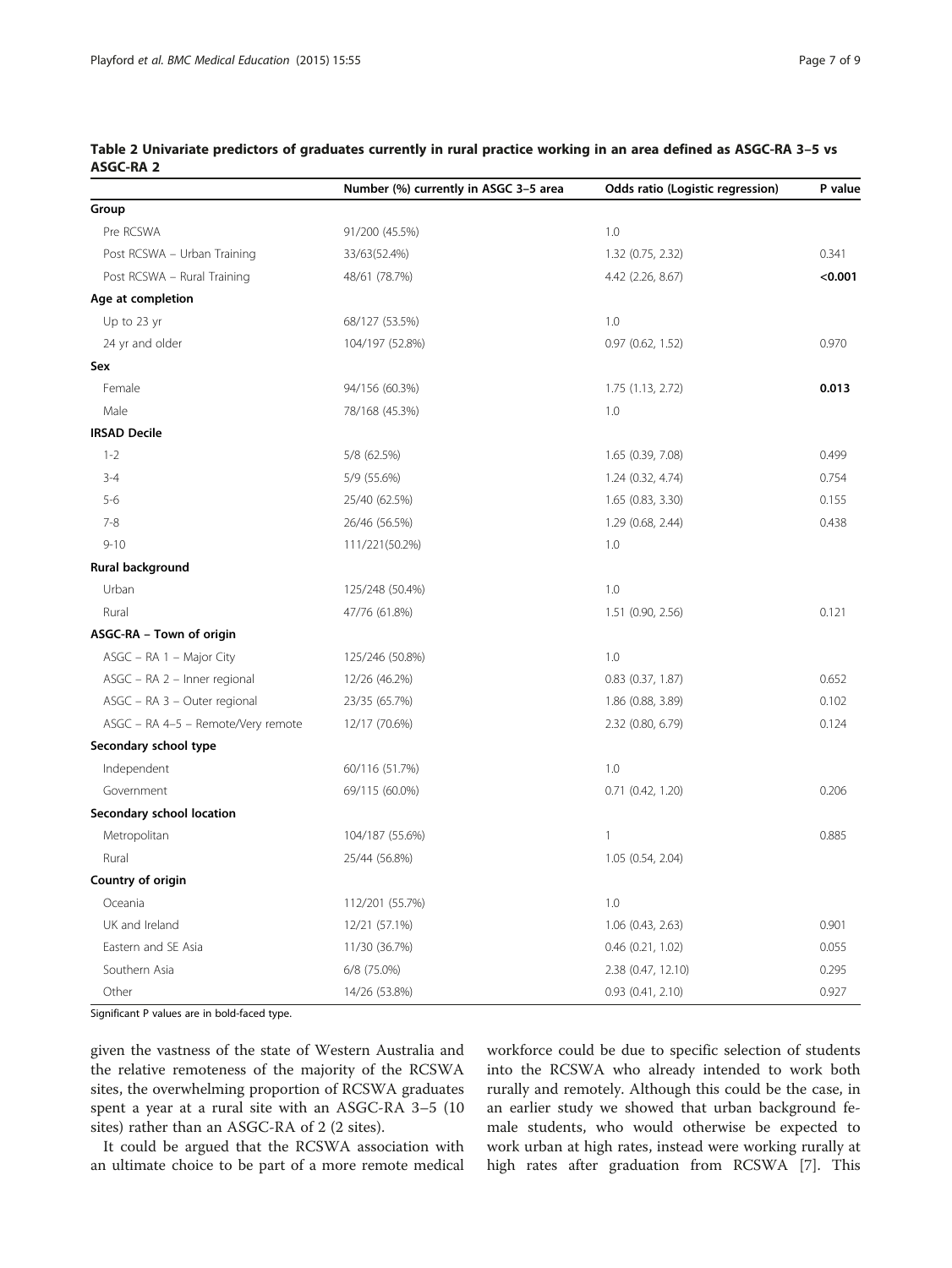| <b>Predictor variable</b>          | Intercept/B | <b>Standard error</b> | P value | Odds ratio | 95% CI for odds ratio |       |
|------------------------------------|-------------|-----------------------|---------|------------|-----------------------|-------|
|                                    |             |                       |         |            | Lower                 | Upper |
| Sex                                |             |                       |         |            |                       |       |
| Female                             |             |                       |         |            |                       |       |
| Male                               | 0.360       | 0.236                 | 0.128   | 1.43       | 0.90                  | 2.28  |
| ASGC_RA – town of origin           |             |                       |         |            |                       |       |
| $ASGC - RA 1 - Major City$         |             |                       |         |            |                       |       |
| ASGC - RA 2 - Inner regional       | $-0.489$    | 0.444                 | 0.270   | 0.61       | 0.26                  | 1.46  |
| ASGC - RA 3 - Outer regional       | 0.295       | 0.401                 | 0.462   | 1.34       | 0.61                  | 2.95  |
| ASGC - RA 4-5 - Remote/Very remote | 0.725       | 0.566                 | 0.200   | 2.07       | .68                   | 6.26  |
| <b>RCSWA</b> participation         |             |                       |         |            |                       |       |
| Pre RCSWA                          |             |                       |         | 1          |                       |       |
| Post RCSWA - Urban Training        | 0.255       | 0.297                 | 0.390   | 1.29       | 0.72                  | 2.31  |
| Post RCSWA - Rural Training        | 1.414       | 0.358                 | < 0.001 | 4.11       | 2.04                  | 8.30  |

<span id="page-7-0"></span>Table 3 Multivariate logistic regression with currently working in an area defined as ASGC-RA 3–5 vs an area defined as ASGC-RA 2 as the dependent variable and sex, ASGC-RA index for rural town of origin before entry to medical school and RCSWA participation as the predictor variables  $(N - 324)$  (Nagelkerke R Square - 0.112)

Significant P values are in bold-faced type.

suggests some kind of change in intention, and is being followed up by further studies on students' motivations on entry into medical school.

These data extend the results of a Canadian postgraduate study, which showed that graduates from regional and remote registrar training sites were more likely to be practicing both regionally and remotely relative to urban-trained graduates [\[17\]](#page-8-0). But that study did not further analyse differences between regional and remote work, did not partition these differences based on rural background, and did not take undergraduate experiences into account. Similarly an Australian study showed that relative to other graduates, interns from a regional university were more likely to be practising in an outer regional, ASGC-RA 3 area [[20\]](#page-8-0). However as the number of graduates was small, there were no comparison data for more remote practice.

The finding of a greater likelihood of more females in remote areas of practice after participation in the RCSWA was a surprising outcome given previous literature outlining the many barriers to rural practice for women [\[23\]](#page-8-0). At least in part, our finding reflects the increasing proportion of females recruited in the course as well as the greater proportion of females applying for and being accepted into the RCSWA. It has been noted that the workforce proportion of women physicians is steadily increasing in many developed countries including Australia [[24\]](#page-8-0), but that female doctors are generally half as likely to be in rural practice [[25](#page-8-0),[26](#page-8-0)]. Taken in isolation, these findings suggest the Australian "rural gap" will continue to grow [\[24](#page-8-0)]. However, in a US study it was shown that there was no difference in the likelihood of rural practice when female physicians participated in a rural clinical school training program compared to male graduates of the same program [\[26\]](#page-8-0). As these graduates in general had much higher odds of practicing rurally [\[12,26](#page-8-0)], this closed both the "gender gap" and the "rural gap" at once. Although data on women practitioners in Australia's remote areas are scant [\[24](#page-8-0)], the above trends suggest that, as the proportion of female practitioners increases, the likelihood that they will choose to practice remotely will decrease [[13](#page-8-0)] – except in the case of a rural clinical school training intervention.

We have carefully considered whether differences in socio-demographic profiles might have confounded our results. With respect to the changes in socio-demographic profiles before and after the commencement of the RCSWA, those observed in these rurally working graduates were similar to those we have previously published for all school leaver entrants to our medical school [\[21](#page-8-0)], namely an increase in the number of females and an increase in those with a rural background. Amongst the rurally based graduates who entered medical school with a rural background, there was also a trend towards increased recruitment of students from more remote areas and from areas of greater socio-economic disadvantage post commencement of the RCSWA. These changes therefore needed to be considered in relation to the simultaneous change in profile that was observed for relative remoteness of subsequent medical practice by those in rural practice in 2014. However, as already observed, coming from a more remote background at entry to the medical school was not a significant univariate predictor of likelihood of being in a more remote rural practice after graduation. Although female graduates were more likely than males to be in a more remote